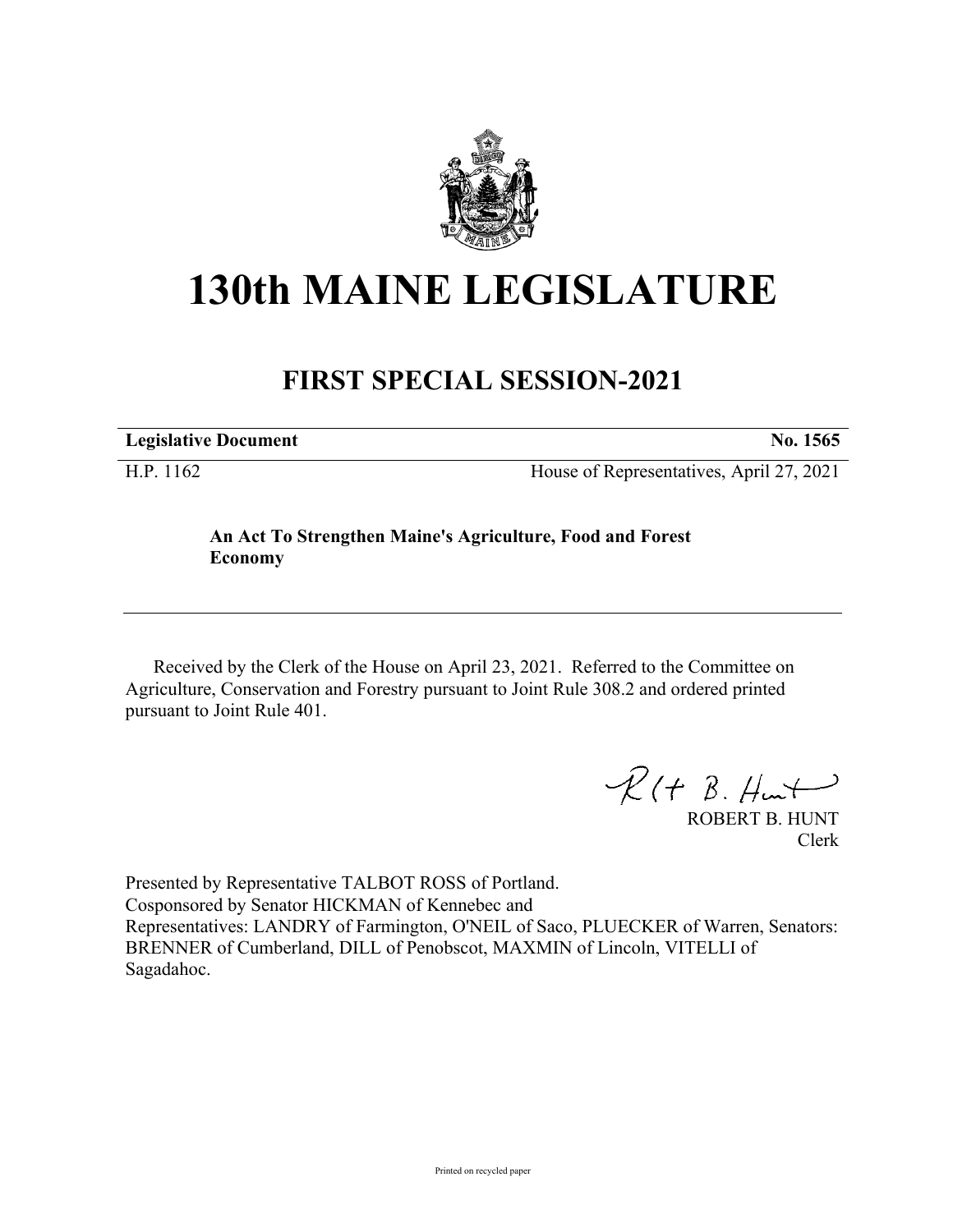| 1        |             | Be it enacted by the People of the State of Maine as follows:                                                                                               |                      |               |
|----------|-------------|-------------------------------------------------------------------------------------------------------------------------------------------------------------|----------------------|---------------|
| 2        |             | Sec. 1. 5 MRSA §12004-J, sub-§1-A is enacted to read:                                                                                                       |                      |               |
| 3        | <u>1-A.</u> |                                                                                                                                                             |                      |               |
| 4<br>5   | Agriculture | Maine Agriculture, Food<br><b>System and Forest Products</b>                                                                                                | <b>Expenses Only</b> | 7 MRSA §320-C |
| 6<br>7   |             | Infrastructure Investment<br><b>Advisory Board</b>                                                                                                          |                      |               |
| 8<br>9   |             | Sec. 2. 7 MRSA c. 10-C is enacted to read:                                                                                                                  |                      |               |
| 10       |             | <b>CHAPTER 10-C</b>                                                                                                                                         |                      |               |
| 11       |             | <b>AGRICULTURE, FOOD AND FOREST PRODUCTS</b>                                                                                                                |                      |               |
| 12       |             | §320-A. Agriculture, food system and forest products infrastructure investment                                                                              |                      |               |
| 13       |             | 1. Definitions. As used in this chapter, unless the context otherwise indicates, the                                                                        |                      |               |
| 14       |             | following terms have the following meanings.                                                                                                                |                      |               |
| 15       |             | A. "Food system" means all processes, infrastructure and persons involved in feeding                                                                        |                      |               |
| 16       |             | a population, including growing, harvesting, collecting, processing, manufacturing,                                                                         |                      |               |
| 17<br>18 |             | packaging, transporting, marketing, selling, consuming and disposing of food and<br>food-related items in the State.                                        |                      |               |
| 19       |             | B. "Infrastructure" means property, equipment, networks and supporting services                                                                             |                      |               |
| 20       |             | associated with the production, harvest, processing, manufacturing,                                                                                         |                      | storage,      |
| 21       |             | packaging, transporting, marketing, sales and disposal of food.                                                                                             |                      |               |
| 22       |             | C. "Producer" means a person in the State who grows, manufactures, harvests or                                                                              |                      |               |
| 23       |             | otherwise creates agricultural, food or forest products and value-added products,                                                                           |                      |               |
| 24<br>25 |             | including a person engaged in farming, harvesting or other agricultural and forestry<br>manufacturing activities.                                           |                      |               |
| 26       |             | D. "Supply chain" means the chain of distribution by which agricultural, food and                                                                           |                      |               |
| 27       |             | forest products are moved from the producer to the consumer and may include                                                                                 |                      |               |
| 28       |             | intermediate entities, including aggregators of various products, manufacturers, value-                                                                     |                      |               |
| 29<br>30 |             | added producers, processors, packagers, warehouse operators and other storage<br>entities, distributors, wholesalers and retailers.                         |                      |               |
|          |             |                                                                                                                                                             |                      |               |
| 31       |             | E. "Value-added" means changing the physical state or form of a product through                                                                             |                      |               |
| 32<br>33 |             | processing or manufacturing to enhance or increase the product's value, including<br>making the product suitable to generate renewable energy.              |                      |               |
|          |             |                                                                                                                                                             |                      |               |
| 34<br>35 |             | 2. Goals; investment; inclusiveness. The commissioner, in coordination with the<br>Department of Economic and Community Development, industry stakeholders, |                      |               |
| 36       |             | representatives of Indian tribes, communities of color and other underserved communities                                                                    |                      |               |
| 37       |             | and populations and other relevant agencies, shall:                                                                                                         |                      |               |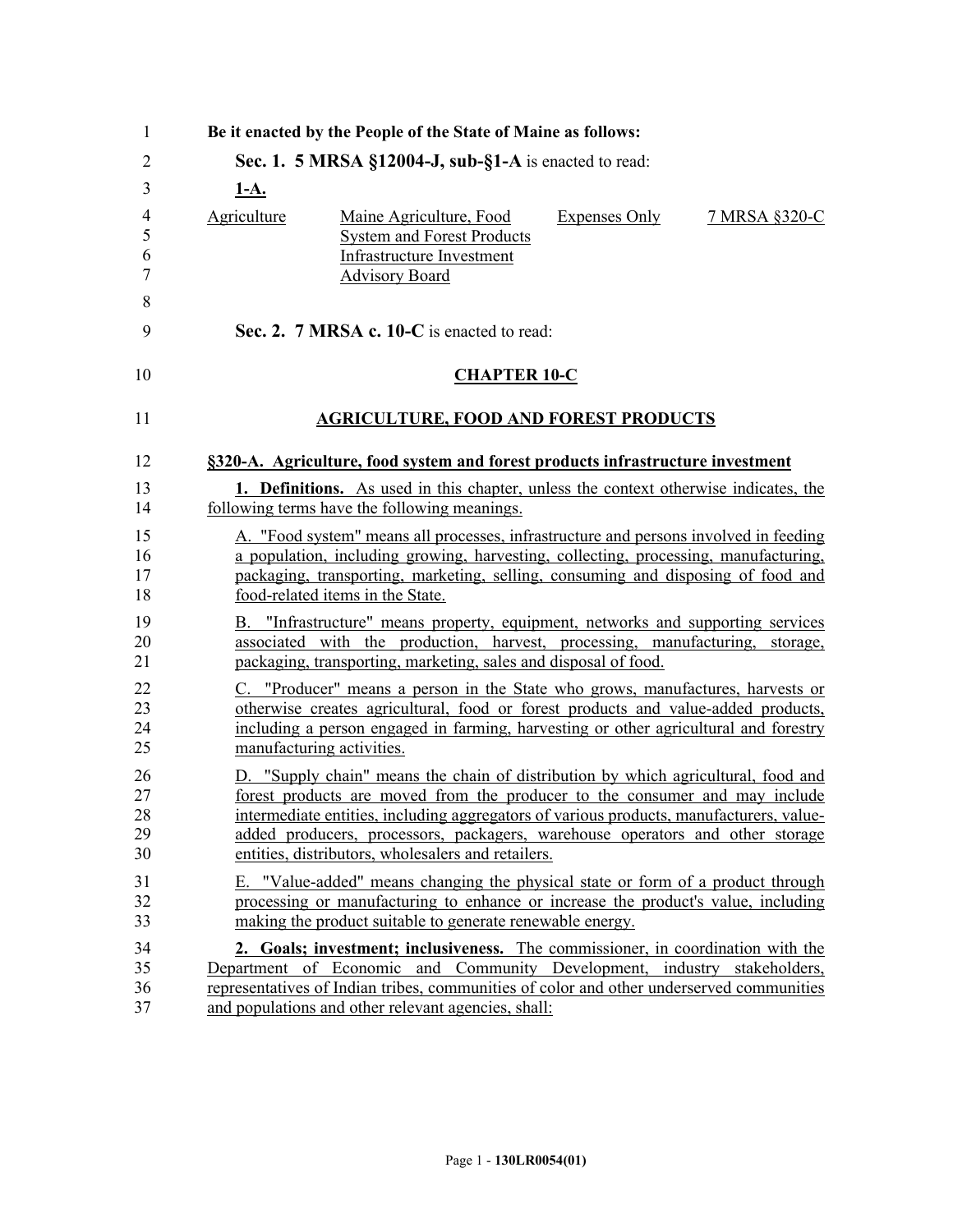| 1              | A. Strengthen the State's agricultural, food and forest products economy with a priority        |
|----------------|-------------------------------------------------------------------------------------------------|
| $\overline{2}$ | of making resulting efforts more inclusive of and increasing investments in historically        |
| 3              | marginalized, underrepresented and underserved communities, including communities               |
| 4              | of color, low-income communities and rural communities that typically lack access to            |
| 5              | capital to start, sustain, scale and innovate businesses;                                       |
| 6              | B. Expand infrastructure investments in the agricultural, food and forest products              |
| $\sqrt{ }$     | economy to increase access to new markets and opportunities for producers,                      |
| 8              | processors, small businesses and consumers in the State in the producing, processing,           |
| 9              | manufacturing, packaging, distribution, marketing, sale and consumption of products;            |
| 10             | and                                                                                             |
| 11             | C. Collaborate with other state agencies, economic development organizations and                |
| 12             | other key institutional partners to establish technical assistance programs to support the      |
| 13             | objectives of this chapter.                                                                     |
| 14             | <b>3. Powers.</b> In carrying out the purposes of this chapter, the commissioner may:           |
| 15             | A. Hire or assign staff or contractors, including community development financial               |
| 16             | institutions, economic development organizations, quasi-governmental entities or other          |
| 17             | capital or technical assistance providers;                                                      |
| 18             | B. Seek and accept funds from public and private sources; and                                   |
| 19             | C. Administer funds, grants and programs.                                                       |
| 20             | §320-B. Maine Agriculture, Food and Forest Products Investment Fund                             |
| 21             | <b>1. Fund established.</b> The Maine Agriculture, Food and Forest Products Investment          |
| 22             | Fund, referred to in this chapter as "the fund," is established and administered by the         |
| 23             | department to support public-private partnerships to carry out the purposes of this chapter.    |
| 24             | The fund consists of money appropriated to the fund or received from any other private or       |
| 25             | public source. Interest in investment of money of the fund is credited to the fund.             |
| 26             | Unexpended balances at the end of the fiscal year do not lapse but carry over into the next     |
| 27             | fiscal year. The Maine Agriculture, Food System and Forest Products Infrastructure              |
| 28             | Investment Advisory Board established in section 320-C shall oversee and determine              |
| 29             | expenditures from the fund.                                                                     |
| 30             | §320-C. Maine Agriculture, Food System and Forest Products Infrastructure                       |
| 31             | <b>Investment Advisory Board</b>                                                                |
| 32             | 1. The Maine Agriculture, Food System and Forest Products Infrastructure                        |
| 33             | <b>Investment Advisory Board.</b> The Maine Agriculture, Food System and Forest Products        |
| 34             | Infrastructure Investment Advisory Board established in Title 5, section 12004-J,               |
| 35             | subsection 1-A, referred to in this section as "the board," is created to oversee and determine |
| 36             | expenditures from the Maine Agriculture, Food and Forest Products Investment Fund in            |
| 37             | section 320-B.                                                                                  |
| 38             | <b>2. Membership.</b> The board consists of the commissioner or the commissioner's              |
| 39             | designee, the Commissioner of Economic and Community Development or the                         |
| 40             | commissioner's designee and 11 members appointed jointly by the commissioner and the            |
| 41             | Commissioner of Economic and Community Development as follows:                                  |
| 42             | A. One member of a statewide industry group representing conventional nondairy                  |
| 43             | farming;                                                                                        |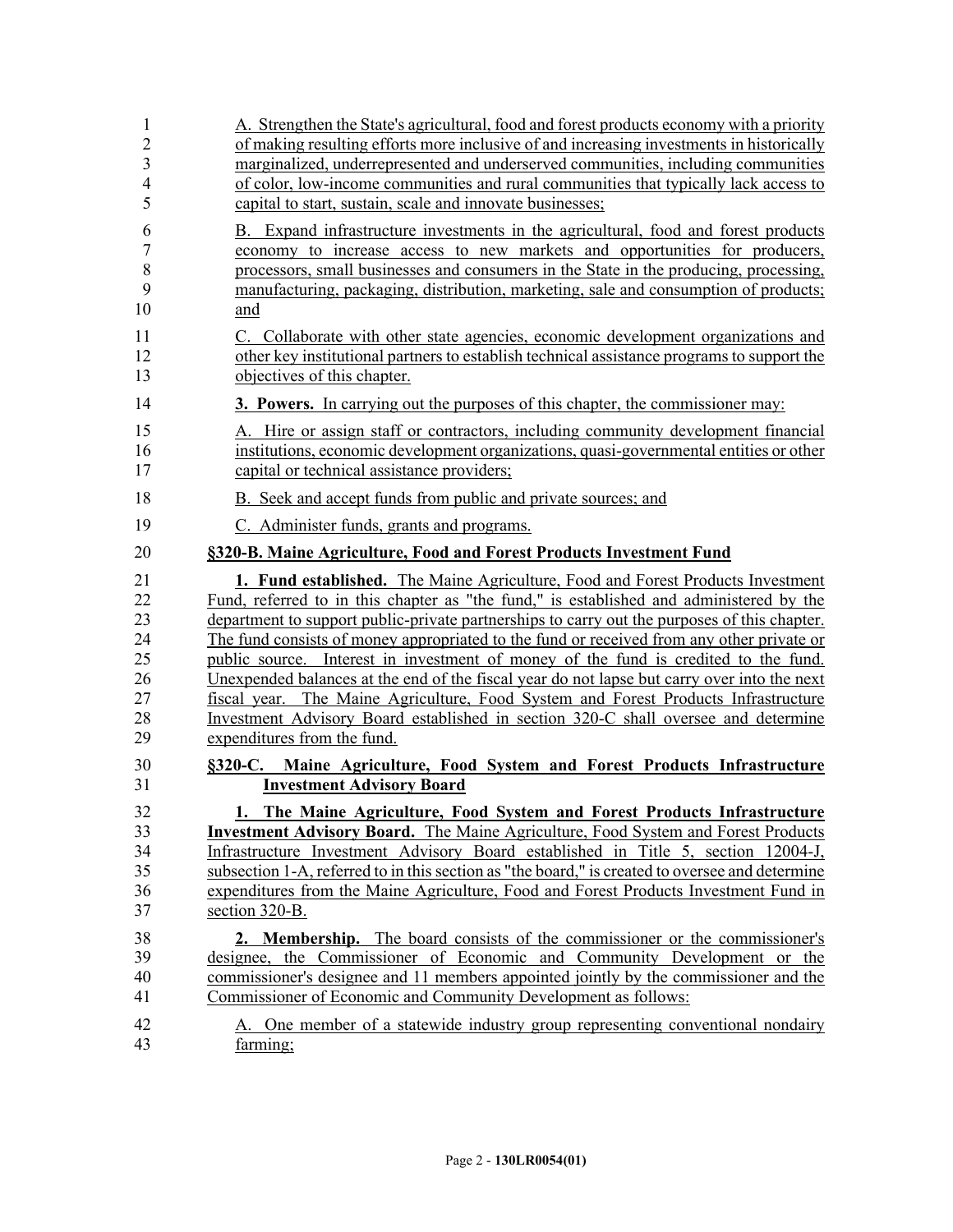| 1                   | B. One member of a statewide industry group representing organic nondairy farming;                                                  |
|---------------------|-------------------------------------------------------------------------------------------------------------------------------------|
| $\overline{2}$      | C. One member of a statewide industry group representing dairy producers;                                                           |
| 3<br>$\overline{4}$ | One member of a statewide industry group representing the forest products<br>D.<br>industry;                                        |
| 5<br>6              | Two members from relevant financial institutions with experience in the<br>Е.<br>agricultural and forest products industries;       |
| 7                   | F. One manufacturer of forest products;                                                                                             |
| 8<br>9              | One manufacturer of value-added agricultural products or representative of the<br>G.<br>value-added agricultural products industry; |
| 10<br>11            | Two members representing the supply chain in processing, manufacturing or<br>H. .<br>distribution; and                              |
| 12                  | One member actively engaged in providing marketing assistance, market                                                               |
| 13                  | development or business and financial planning.                                                                                     |
| 14                  | Board membership must reflect a diversity of skills and experience relevant to investment                                           |
| 15                  | in agricultural, food and forest products processing and manufacturing industries and                                               |
| 16                  | represent the racial diversity of the food system in the State with specific representation by                                      |
| 17                  | Indian tribes, communities of color and other underserved communities and populations.                                              |
| 18                  | <b>3. Terms; officers; committees; rules.</b> Board members serve for 3-year terms and                                              |
| 19                  | may serve no more than 3 consecutive terms. The members shall elect a chair and may                                                 |
| 20                  | elect officers, establish one or more committees or subcommittees and adopt such                                                    |
| 21                  | procedural rules as the members determine necessary and appropriate to perform the                                                  |
| 22                  | board's work.                                                                                                                       |
| 23                  | 4. Quorum; meeting; voting. A majority of the sitting members constitute a quorum,                                                  |
| 24                  | and action taken by the board may be authorized by a majority of the members present and                                            |
| 25                  | voting at any regular or special meeting at which a quorum is present. The board may                                                |
| 26                  | permit any or all members to participate in a regular or special meeting by or conduct the                                          |
| 27                  | meeting through the use of any means of communication, including electronic                                                         |
| 28                  | telecommunications or a telephone conference call, by which all members participating                                               |
| 29                  | may communicate with each other during the meeting. A member participating in a                                                     |
| 30                  | meeting by means approved by the board under this subsection is deemed to be present in                                             |
| 31                  | person at the meeting.                                                                                                              |
| 32                  | 5. Reimbursement. A member of the board is entitled to reimbursement of mileage                                                     |
| 33                  | and other incidental expenses, if funds are available for such purposes, pursuant to Title 5,                                       |
| 34                  | chapter 379.                                                                                                                        |
| 35                  | 6. Powers and duties of board. The board, in determining disbursements of the                                                       |
| 36                  | Maine Agriculture, Food and Forest Products Investment Fund, shall:                                                                 |
| 37                  | A. Facilitate strategic investments in the State's agricultural, food and forest products                                           |
| 38                  | processing and manufacturing industries, including value-added products;                                                            |
| 39                  | B. Foster an environment that encourages innovation, sustainable growth, equity and                                                 |
| 40                  | inclusion;                                                                                                                          |
| 41                  | C. Implement and maintain business technical assistance programs in support of the                                                  |
| 42                  | fund and other funds as needed;                                                                                                     |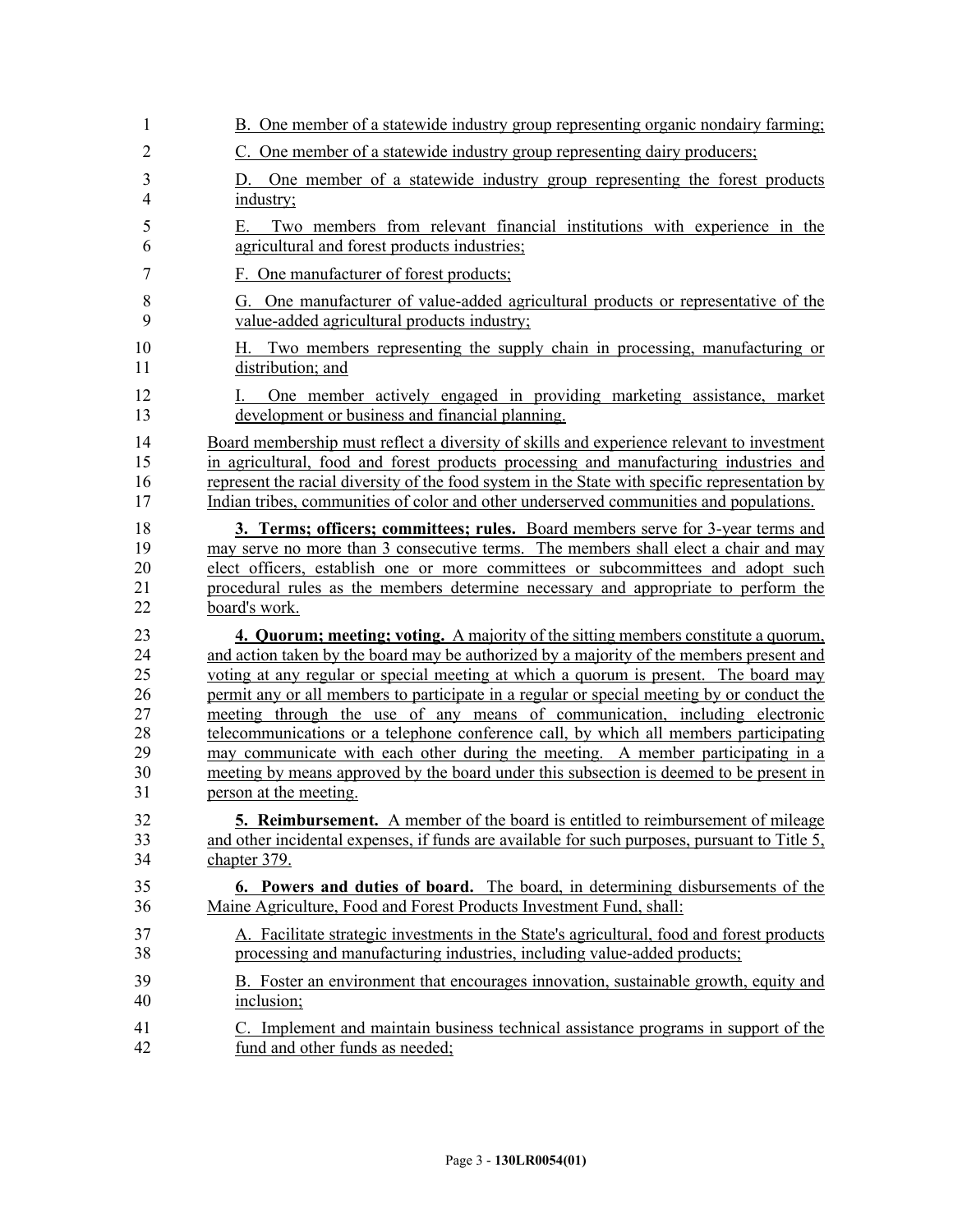| $\mathbf{1}$   | D. Determine and devise a process for requests for proposals to perform 3rd-party              |
|----------------|------------------------------------------------------------------------------------------------|
| $\overline{2}$ | services in support of and for the management and administration of the fund and other         |
| $\overline{3}$ | potential natural resource-related funds as needed and for technical assistance                |
| $\overline{4}$ | programs that ensure that economic development organizations, capital providers and            |
| 5              | community development financial institutions in any region of the State are able to            |
| 6              | fairly compete for disbursements from the fund to meet identified infrastructure               |
| $\sqrt{ }$     | investment needs and fulfill the objectives of the funding and technical assistance            |
| 8              | programs;                                                                                      |
| 9              | E. Enter into performance contracts with one or more persons in order to provide               |
| 10             | investment and services to agricultural, food and forest products industries, including:       |
| 11             | (1) Technical assistance and product research services;                                        |
| 12<br>13       | Marketing assistance, market development and business and financial<br>(2)<br>planning;        |
| 14             | (3) Organizational, regulatory and development assistance, including feasibility               |
| 15             | studies of facilities or capital investments to optimize construction and other cost           |
| 16             | efficiencies; and                                                                              |
| 17             | (4) Identification of workforce needs and programs in order to develop training                |
| 18             | and incentive opportunities for the agricultural, food and forest products industries          |
| 19             | after consulting with the Department of Labor; and                                             |
| 20             | F. Oversee, analyze and evaluate programs, contractors and other recipients of funds           |
| 21             | disbursed by the board annually, including:                                                    |
| 22             | (1) Analyzing fund and technical assistance program use;                                       |
| 23             | (2) Recommending program changes and improvements; and                                         |
| 24             | (3) Preparing a comprehensive report, in collaboration with the Department of                  |
| 25             | Economic and Community Development and other appropriate agencies and                          |
| 26             | organizational partners, on the performance, use and sustainability of funds and               |
| 27             | supporting programs of the Maine Agriculture, Food and Forest Products                         |
| 28             | Investment Fund to submit to the commissioner.                                                 |
| 29             | Sec. 3. State agriculture, food and forest products infrastructure funding                     |
| 30             | <b>assessment.</b> The Department of Agriculture, Conservation and Forestry shall undertake,   |
| 31             | either directly or with suitable 3rd parties, an assessment to identify specific opportunities |
| 32             | for investment in agricultural, food and forest products industries to inform development      |
| 33             | and structuring of disbursements from the Maine Agriculture, Food and Forest Products          |
| 34             | Investment Fund under the Maine Revised Statutes, Title 7, section 320-B and other             |
| 35             | potential natural resource industry-related funds.                                             |
| 36             | 1. Assessment. The assessment must be designed and conducted in collaboration with             |
| 37             | the Department of Economic and Community Development and other relevant state                  |
| 38             | agencies, community and economic development organizations, industry stakeholder               |
| 39             | groups, financial institutions and experts in related subjects. The assessment must be in      |
| 40             | alignment with a state 10-year economic development strategy produced by the Department        |
| 41             | of Economic and Community Development. The assessment must:                                    |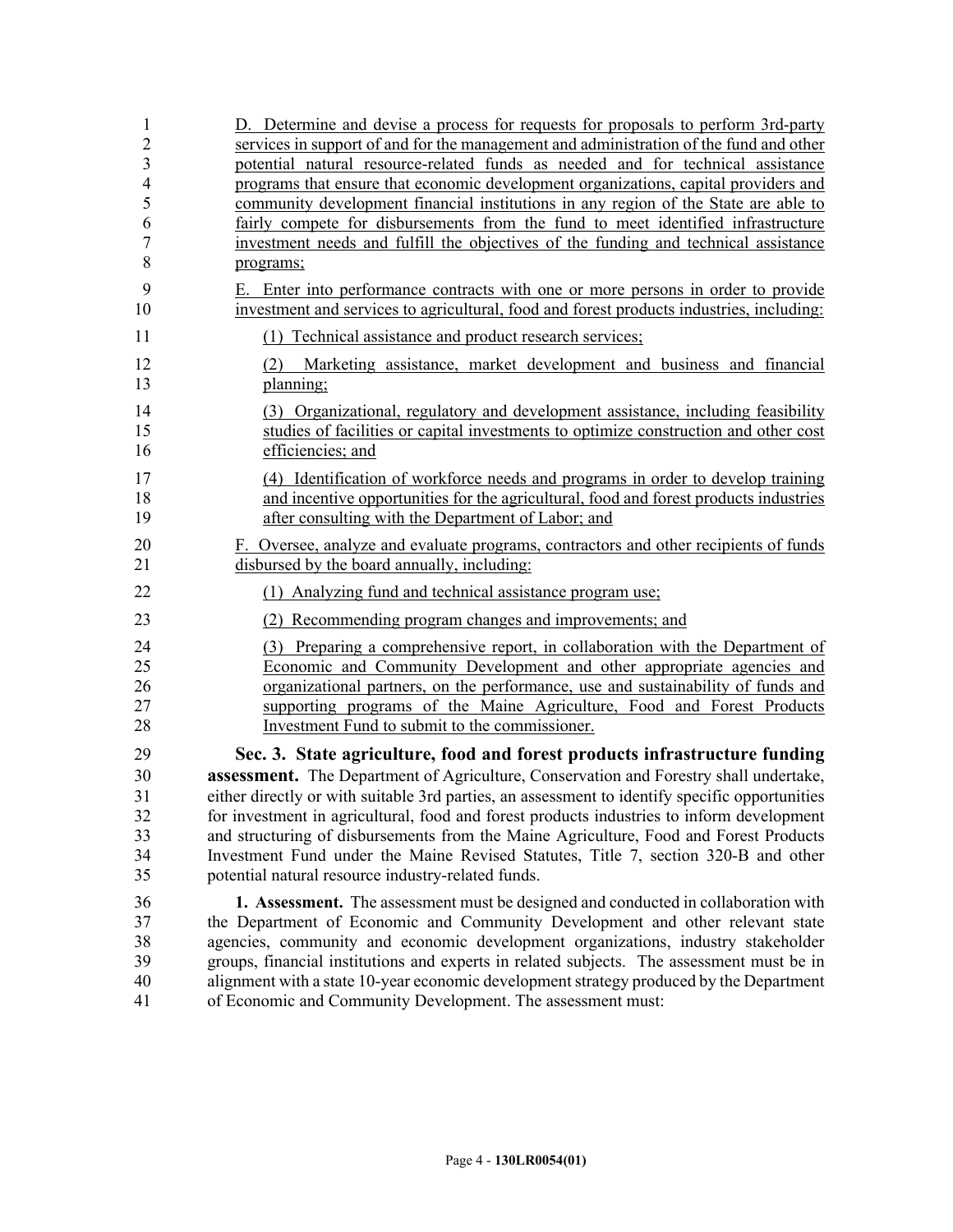1 A. Identify the highest priority areas for policy interventions, including legislation, 2 capital investments, technical assistance and value chain coordination in agricultural, 3 food and forest products industries; 4 B. Recommend how State Government may collaborate with other entities to minimize 5 duplication in efforts and programs and bridge gaps in technical assistance, services, 6 education, research and development; 7 C. Recommend initiatives that improve regulation, marketing, transportation or 8 distribution systems that enhance market opportunities for state agricultural, food and 9 forest products industries; 10 D. Balance the State's desire for near-term returns on investment with the State's 11 commitments to redress racial and other inequities; 12 E. Gather new information and leverage existing research, data and understanding 13 related to current state grant and loan programs, gaps or market failures surrounding 14 existing processing infrastructure, stakeholder perspectives and any other relevant 15 informational resources; 16 F. Determine key criteria relative to a state food system investment or fund, including 17 eligibility, size, scale, type and other parameters as appropriate; 18 G. Determine key criteria relative to a business technical assistance program to support 19 a state food system investment fund, including eligibility, size, scale, type and other 20 parameters as appropriate; and 21 H. Determine how to best support additional investments in the agricultural, food and 22 forest products industries, including recommendations for multiple funds and a variety 23 of investment tools and mechanisms. 24 **2. Report.** No later than December 1, 2021, the Commissioner of Agriculture, 25 Conservation and Forestry shall submit a report relating to the assessment in subsection 1 26 with findings and recommendations, including suggested legislation, to the Joint Standing 27 Committee on Agriculture, Conservation and Forestry. The committee may submit 28 legislation based upon the report to the Second Regular Session of the 130th Legislature. 29 **SUMMARY** This bill: 31 1. Requires the Commissioner of Agriculture, Conservation and Forestry to work with 32 the Department of Economic and Community Development and other relevant state 33 agencies, industry stakeholders and community organizations to carry out the following 34 duties: 35 A. Strengthen the State's agricultural, food and forest products economy with a priority 36 of making resulting efforts more inclusive of and increasing investments in historically 37 marginalized, underrepresented and underserved communities; and 38 B. Improve investment in agricultural, food and forest products industries to increase 39 access to new markets and opportunities for producers, processors, small businesses 40 and consumers in the production, processing, packaging, distribution, marketing, sale 41 and consumption of products in ways that balance the desire for short-term returns on 42 investment with the State's commitment to redress racial and other inequities; 30